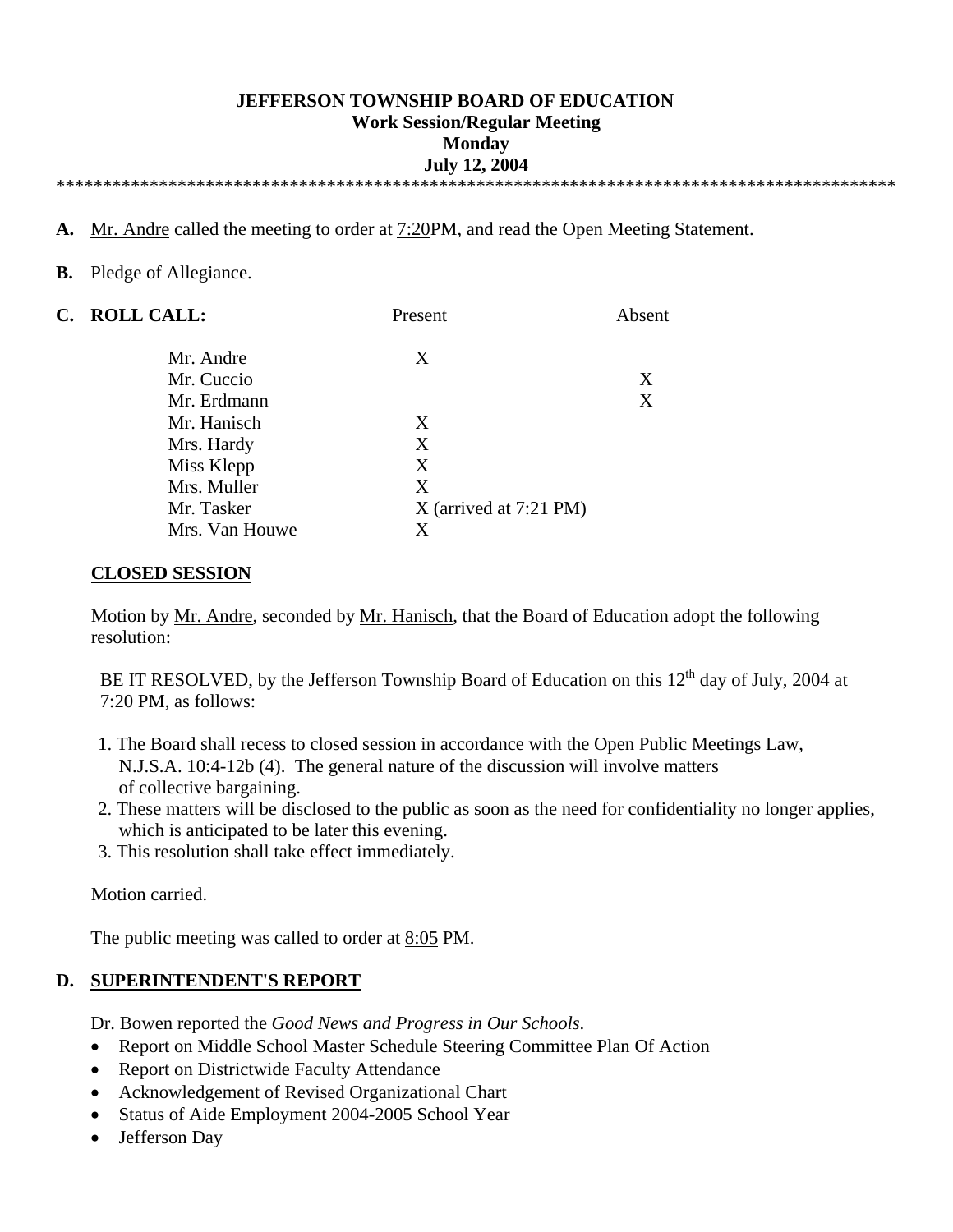### **E. PRESENTATIONS**

- Monthly Construction Manager's Report (Presented by Epic Management, Inc.)
- New Jersey School Boards Association Required Ethics Training

### **F. MINUTES OF MEETINGS**

**F.1** Motion by Mr. Hanisch, seconded by Mrs. Van Houwe, that the minutes of the following meeting be approved as submitted:

June 14, 2004 - Work Session Meeting

| Roll call vote: Mr. Andre - Abstain | Miss Klepp - Abstain | Mrs. Van Houwe - Yes |
|-------------------------------------|----------------------|----------------------|
| Mr. Hanisch - Abstain               | Mrs. Muller - Yes    |                      |
| Mrs. Hardy - Yes                    | Mr. Tasker - Yes     |                      |

Four in favor. Three abstentions. Motion carried.

 Motion by Mr. Hanisch, seconded by Miss Klepp, that the minutes of the following meeting be approved as submitted:

June 21, 2004 - Regular Session Meeting

| Roll call vote: Mr. Andre - Yes | Miss Klepp - Yes      | Mrs. Van Houwe - Yes |
|---------------------------------|-----------------------|----------------------|
| Mr. Hanisch - Yes               | Mrs. Muller - Abstain |                      |
| Mrs. Hardy - Yes                | Mr. Tasker - Abstain  |                      |

Five in favor. Two abstentions. Motion carried.

### **G. FINANCE COMMITTEE**

 Motion by Mrs. Muller, seconded by Mr. Hanisch, to accept the recommendation of the Superintendent to approve and adopt motions G.1 and G.2, as described below: (Note: Additional fiscal year end closing items, such as the Secretary/Treasurer's Report, transfers, certification of nonoverexpenditures, and supplemental bills list, if any, will be added to the next scheduled Public Board agenda.)

 **G.1** Motion to approve the list of **requisitions** dated June 29, 2004 in the amount of \$245,192.65.

**G.2** Motion to approve the **bills list** dated June 29, 2004 in the amount of \$2,816,493.89.

| Roll call vote: Mr. Andre - Yes | Miss Klepp - Yes      | Mrs. Van Houwe - Yes |
|---------------------------------|-----------------------|----------------------|
| Mr. Hanisch - Yes               | Mrs. Muller - Abstain |                      |
| Mrs. Hardy - Yes                | Mr. Tasker - Yes      |                      |

Six in favor. One abstention. Motion carried.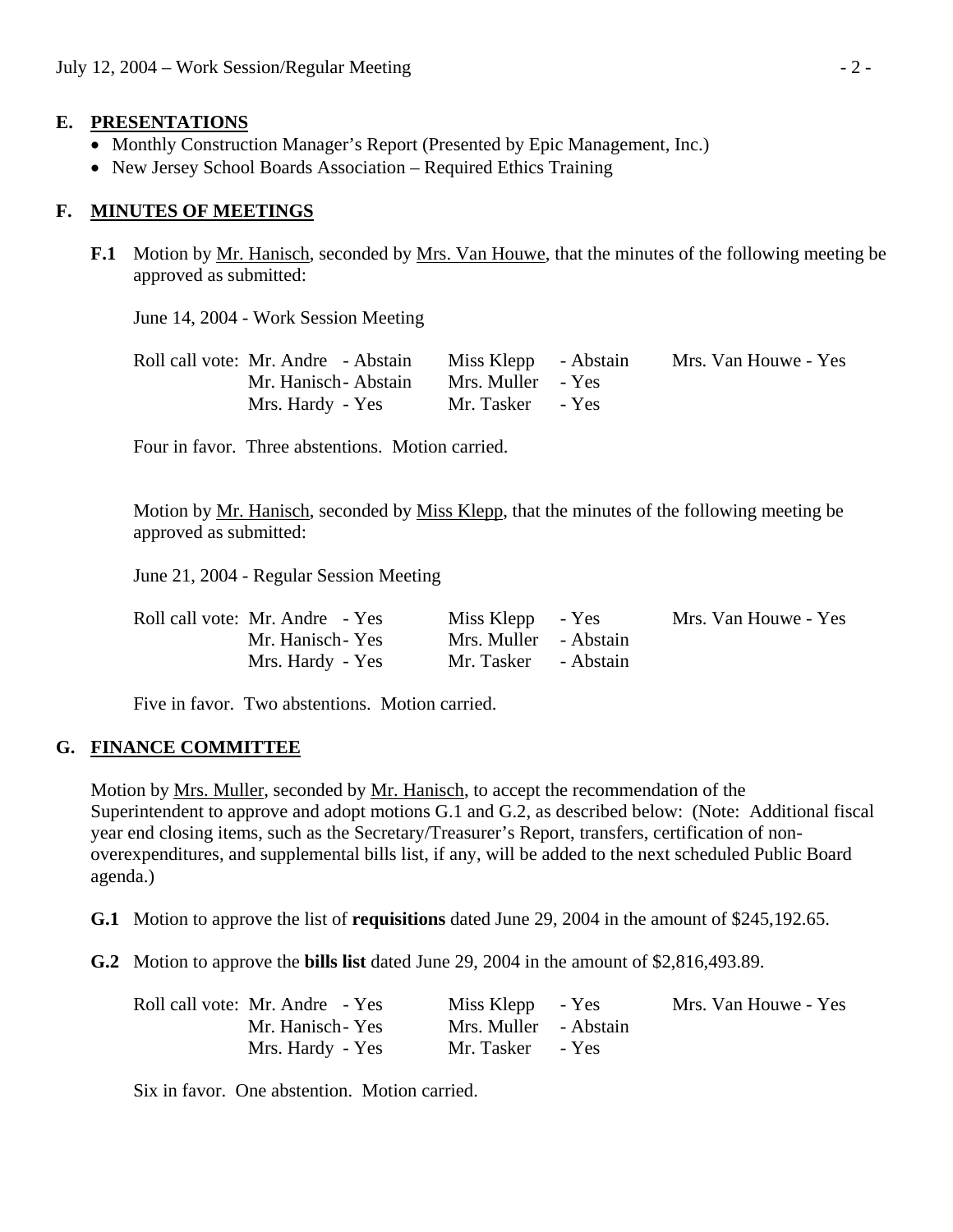### July 12, 2004 – Work Session/Regular Meeting  $-3$  -

Motion by <u>Mrs. Muller</u>, seconded by <u>Mr. Hanisch</u>, to accept the recommendation of the Superintendent to approve and adopt motion G.3, as described below:

 **G.3** Motion to authorize **interest earned** on the investment of unexpended cash balances in the 2003- 2004 and 2004-2005 capital projects fund be transferred to the Debt Service.

| Roll call vote: Mr. Andre - Yes | Miss Klepp - Yes  | Mrs. Van Houwe - Yes |
|---------------------------------|-------------------|----------------------|
| Mr. Hanisch-Yes                 | Mrs. Muller - Yes |                      |
| Mrs. Hardy - Yes                | Mr. Tasker - Yes  |                      |

All in favor. Motion carried.

### **H**. **PERSONNEL COMMITTEE**

Motion by Mr. Tasker, seconded by Miss Klepp, to accept the recommendation of the Superintendent to approve and adopt motion H.1, as described below:

 **H.1** Motion to appoint and submit to the County Superintendent applications for **emergent hiring** and the applicant's attestation that he/she has not been convicted of any disqualifying crime pursuant to the provisions of N.J.S.A. 18A:6-7.1 et. Seq., N.J.S.A. 18A:39-17 et. seq., or N.J.S.A. 18A:6-4.13 et. seq. for those employees listed below: (All appointments are contingent upon receipt of proper teaching certification and all salary placements are pending receipt of college transcripts verifying degree status and letter stating years of service in other districts, \* denotes mentoring required)

| Personnel                       |                               |                                                                               |                |                             |                           |                  |             |                                                                   |
|---------------------------------|-------------------------------|-------------------------------------------------------------------------------|----------------|-----------------------------|---------------------------|------------------|-------------|-------------------------------------------------------------------|
|                                 | Nature of                     |                                                                               |                |                             |                           | <b>Date</b>      | Date        |                                                                   |
| <b>Name</b>                     | <b>Action</b>                 | <b>Position</b>                                                               |                | Step Salary                 | Loc.                      | Effective Termin |             | <b>Discussion</b>                                                 |
| A: Administrators               |                               |                                                                               |                |                             |                           |                  |             |                                                                   |
| <b>Robert Beers</b>             |                               | Resignation Vice-Principal                                                    |                |                             | <b>JTMS</b>               |                  |             | 7/12/04 Accepted position in another<br>district                  |
| <b>B:</b> Instructional         |                               |                                                                               |                |                             |                           |                  |             |                                                                   |
| Georgette Atkinson              |                               | <b>Resignation Speech Teacher</b>                                             |                |                             | Cozy Lake                 |                  |             | 6/30/04 Moving out of area                                        |
| Jennifer Allen                  |                               | Resignation Grade 3 teacher                                                   |                |                             | <b>WR</b>                 |                  |             | 6/30/04 Accepted position in another<br>district                  |
| <b>Christine Harris</b>         |                               | Resignation English Teacher                                                   |                |                             | <b>JTHS</b>               |                  |             | 6/30/04 Accepted position in another<br>district                  |
| Michele Santos                  | Appoint                       | <b>BSIP Math teacher</b>                                                      | $\mathbf{1}$   | \$39,000 Pro-<br>rated@ 49% | <b>WR</b>                 | 9/1/04           |             | 6/30/05 19.9/hours/week, no medical<br>benefits                   |
| isa Heckenberger                | Rescind                       | BSIP teacher .49                                                              | 3              | \$20.030                    | <b>WR</b>                 | 9/1/04           | 6/30/05     |                                                                   |
| Lisa Heckenberger               | Appoint                       | Grade 4 Teacher                                                               | 3              | \$40.877                    | <b>WR</b>                 | 9/1/04           |             | 6/30/05 New Position                                              |
| <b>Gail DeGraw</b>              | Appoint                       | Bus. Ed. Teacher                                                              | 1              | \$40,000                    | <b>JTHS</b>               | 9/1/04           |             | 6/30/05 Replacement                                               |
|                                 |                               |                                                                               |                |                             |                           |                  |             |                                                                   |
|                                 | <b>Nature of</b>              |                                                                               |                |                             |                           |                  | <b>Date</b> |                                                                   |
| <b>B.</b> Instructional         | <b>Action</b>                 | <b>Position</b>                                                               | <b>Step</b>    | <b>Salary</b>               | Location                  | Date Eff.        | Term.       | <b>Discussion</b>                                                 |
| Katherine Vera-<br>Mena         | Appoint                       | Spanish Teacher                                                               | $\overline{2}$ | \$39,877                    | <b>JTMS</b>               | 9/1/04           | 6/30/05     |                                                                   |
| <b>France Belleville</b>        | Appoint                       | <b>French Teacher</b>                                                         | 8              | \$47,297                    | <b>JTMS</b>               | 9/1/04           | 6/30/05     |                                                                   |
| Lorraine Herman                 | Change of                     | From PT BSIP to<br>Assignment Full Time BSIP                                  | $\overline{4}$ | \$40,672.                   | Cozy Lake                 | 9/1/04           |             | 6/30/05 Replacement                                               |
| C: Non-<br><b>Instructional</b> |                               |                                                                               |                |                             |                           |                  |             |                                                                   |
| Maria Gamble                    | <b>Resignation Bus Driver</b> |                                                                               |                |                             | Transp.                   |                  |             | 7/25/04 Moving out of state                                       |
| Andrea Hall                     | Appoint                       | CST Secretary .49                                                             | 1              | \$13,703.34                 | <b>CST</b>                |                  |             | 7/13/04 6/30/05 Replacement                                       |
| Patricia McGill                 | Appoint                       | <b>Purchasing Specialist</b>                                                  |                | \$44,000                    | <b>Business</b><br>Office | 7/19/04          |             | 6/30/05 New-In lieu of Office Manager<br>Position                 |
| <b>Susan Tack</b>               |                               | Change of From out of district aide to<br>Assignment In district student aide | 3              | \$16.00/hr                  |                           | 9/1/04           |             | 6/3/05 Student is being brought back into<br>the school district. |
| <b>Behar Feti</b>               | Appoint                       | Custodian                                                                     | 6              | \$17.69/hr                  | Stan                      | 7/1/04           |             | 6/30/05 Reappointment                                             |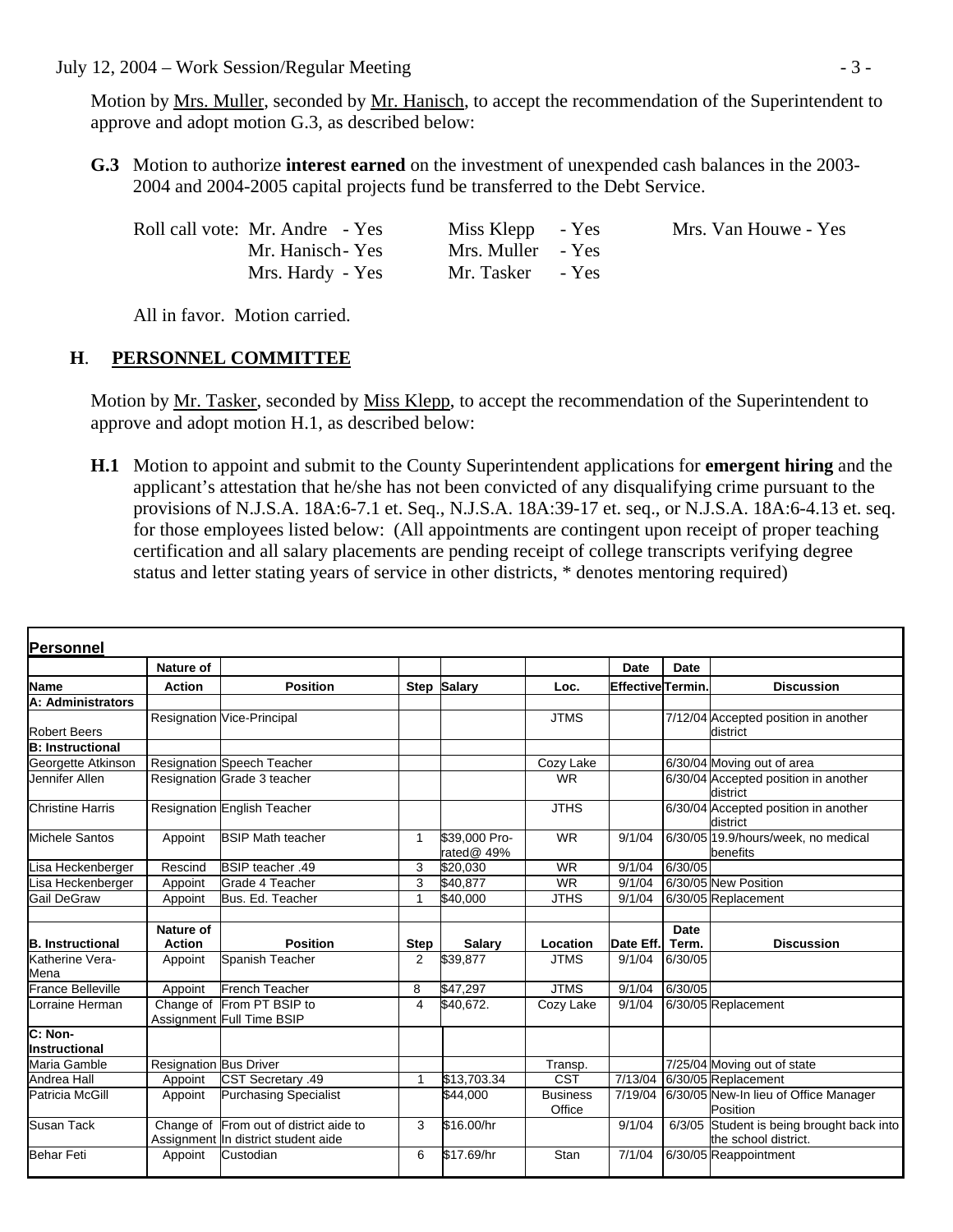# July 12, 2004 – Work Session/Regular Meeting - 4 -

| D:<br>Substitutes/Other                         |                    |                                                      |             |                        |                            |                     |                       |                                                                    |
|-------------------------------------------------|--------------------|------------------------------------------------------|-------------|------------------------|----------------------------|---------------------|-----------------------|--------------------------------------------------------------------|
| <b>E. Extra Duty Pay</b>                        |                    |                                                      |             |                        |                            |                     |                       | Writing Not to exceed hrs stated                                   |
| <b>Carole Howell</b>                            | Appoint            | <b>Curriculum Writing</b>                            |             | \$30/hr                | <b>JTHS</b>                | 2003/04             |                       | 22 hrs - French I                                                  |
| Siobhan Carroll                                 | Appoint            | Curriculum Writing                                   |             | \$30/hr                | <b>JTHS</b>                | 2003/04             |                       | 22 hrs - French II                                                 |
| Eleanor Urciuoli                                | Appoint            | Curriculum Writing                                   |             | \$30/hr                | <b>JTHS</b>                | 2003/04             |                       | 20 hrs - French III                                                |
| Siobhan Carroll                                 | Appoint            | Curriculum Writing                                   |             | \$30/hr                | <b>JTHS</b>                | 2003/04             |                       | 22 hrs - French IV                                                 |
| <b>Eleanor Urciuoli</b>                         | Appoint            | Curriculum Writing                                   |             | \$30/hr                | <b>JTHS</b>                | 2003/04             |                       | 20 hrs - French V                                                  |
| Karen Lerch                                     | Appoint            | Curriculum Writing                                   |             | \$30/hr                | <b>JTHS</b>                | 2003/04             |                       | 22 hrs - German I                                                  |
| Karen Lerch                                     | Appoint            | Curriculum Writing                                   |             | \$30/hr                | <b>JTHS</b>                | 2003/04             |                       | 22 hrs - German II                                                 |
| Karen Lerch                                     | Appoint            | Curriculum Writing                                   |             | \$30/hr                | <b>JTHS</b>                | 2003/04             |                       | 22 hrs - German III                                                |
| Karen Lerch                                     | Appoint            | Curriculum Writing                                   |             | \$30/hr                | <b>JTHS</b>                | 2003/04             |                       | 22 hrs - German IV                                                 |
| Nanette Diaz                                    | Appoint            | Curriculum Writing                                   |             | \$30/hr                | <b>JTHS</b>                | 2003/04             |                       | 22 hrs - Spanish I                                                 |
| Frank Garza<br>Nino Ferro                       | Appoint            | Curriculum Writing<br>Curriculum Writing             |             | \$30/hr<br>\$30/hr     | <b>JTHS</b><br><b>JTHS</b> | 2003/04<br>2003/04  |                       | 22 hrs - Spanish II<br>22 hrs - Spanish III                        |
| Nino Ferro                                      | Appoint<br>Appoint | Curriculum Writing                                   |             | \$30/hr                | <b>JTHS</b>                | 2003/04             |                       | 22 hrs - Spanish IV                                                |
| Frank Garza                                     | Appoint            | Curriculum Writing                                   |             | \$30/hr                | <b>JTHS</b>                | 2003/04             |                       | 22 hrs - Spanish V                                                 |
| Nancy Harris                                    | Appoint            | Curriculum Writing                                   |             | \$30/hr                | <b>JTMS</b>                | 2003/04             |                       | 25 hrs Gifted/Talented 6 <sup>th</sup> grade                       |
| <b>Nancy Harris</b>                             | Appoint            | Curriculum Writing                                   |             | \$30/hr                | <b>JTMS</b>                | 2003/04             |                       | 25 hrs Gifted/Talented 7 <sup>th</sup> grade                       |
| Nancy Harris                                    | Appoint            | Curriculum Writing                                   |             | \$30/hr                | <b>JTMS</b>                | 2003/04             |                       | 25 hrs Gifted/Talented 8 <sup>th</sup> grade                       |
| Thomas Januszesk                                | Appoint            | Curriculum Writing                                   |             | \$30/hr                | <b>JTHS</b>                | 2003/04             |                       | 25 hrs Robotics II (new course)                                    |
| <b>Colleen Maxwell</b>                          | Appoint            | Curriculum Writing                                   |             | \$30/hr                | <b>JTHS</b>                | 2003/04             |                       | 25 hrs - Study Skills - Expand &                                   |
|                                                 |                    |                                                      |             |                        |                            |                     |                       | Enrich                                                             |
| <b>Eileen Matak</b><br>Michele Koontz           | Appoint            | Curriculum Writing                                   |             | \$30/hr                | <b>JTHS</b>                | 2003/04<br>2003/04  |                       | 20 hrs - SAT Prep (new course)<br>6 hrs per gr level - Spanish K-5 |
| Taisa Englesman                                 | Appoint<br>Appoint | Curriculum Writing<br>Curriculum Writing             |             | \$30/hr<br>\$30/hr     | Elementary<br>Elementary   | 2003/04             |                       | 6 hrs per gr level - German K-5                                    |
| <b>Heather Pinto</b>                            | Appoint            | Curriculum Writing                                   |             | \$30/hr                | Elementary                 | 2003/04             |                       | 5 hrs per gr level - ESL K-5                                       |
| Siobhan Carroll                                 | Appoint            | Curriculum Writing                                   |             | \$30/hr                | <b>JTMS</b>                | 2003/04             |                       | 5 hrs per gr level - ESL 6-8                                       |
| <b>Frank Garza</b>                              | Appoint            | Curriculum Writing                                   |             | \$30/hr                | <b>JTHS</b>                | 2003/04             |                       | 5 hrs per gr level - ESL 9-12                                      |
| Suzan Maragliano                                | Appoint            | Curriculum Writing                                   |             | \$30/hr                | Elementary                 | 2003/04             |                       | 9 hrs - Language Arts CCCS                                         |
|                                                 |                    |                                                      |             |                        |                            |                     |                       | Alignments K-2                                                     |
| Linda Hack                                      | Appoint            | <b>Curriculum Writing</b>                            |             | \$30/hr                | Elementary                 | 2003/04             |                       | 9 hrs - Language Arts CCCS<br>Alignments 3-5                       |
| <b>Cheryl Kanazik</b>                           | Rescind            | Spring Intramural                                    |             | \$696.76               | <b>JTMS</b>                | 2003/04             |                       | Softball - rescinds Oct.'03<br>appointment                         |
| David Bresett                                   | Rescind            | Spring Intramural                                    |             | \$696.76               | <b>JTMS</b>                | 2003/04             |                       | Softball - rescinds Oct '03<br>appointment                         |
| David Bresett                                   | Appoint            | Spring Intramural                                    |             | \$1393.53              | <b>JTMS</b>                | 2003/04             |                       | Softball - provided full services                                  |
| <b>Sherry Lenox</b>                             | Appoint            | Speech Evals.                                        |             | \$188.71/diem          | <b>CST</b>                 | 2003/04             |                       | 5 days-3/5;3/26;4/23;5/14 & 5/28                                   |
| <b>Summer Work:</b>                             |                    |                                                      |             |                        |                            |                     |                       | Not to exceed hrs listed below:                                    |
| Debbie Newman                                   | Appoint            | <b>Summer Counselors</b>                             |             | \$35/hr                |                            |                     |                       | $\overline{42}$ hrs.                                               |
| Carolyn Perkins<br>Karen Staples                | Appoint            | <b>Summer Counselors</b><br><b>Summer Counselors</b> |             | \$35/hr<br>\$35/hr     |                            |                     |                       | 42 hrs.<br>42 hrs.                                                 |
| Claire Brennan                                  | Appoint<br>Appoint | <b>Summer Counselors</b>                             |             | \$35/hr                |                            |                     |                       | 42 hrs.                                                            |
| vnne Cilli                                      | Appoint            | <b>Summer Counselors</b>                             |             | \$35/hr                |                            |                     |                       | 42 hrs                                                             |
| Patricia Davey                                  | Appoint            | <b>Summer Counselors</b>                             |             | \$35/hr                |                            |                     |                       | 42 hrs.                                                            |
| Barbara Francavilla                             | Appoint            | <b>Summer Counselors</b>                             |             | \$35/hr                |                            |                     |                       | $\overline{42}$ hrs                                                |
| Steve Hannaway                                  | Appoint            | <b>Summer Counselors</b>                             |             | \$35/hr                |                            |                     |                       | 42 hrs                                                             |
| <b>Jerry Memory</b>                             | Appoint            | <b>Summer Counselors</b>                             |             | \$35/hr                |                            |                     |                       | $\overline{42}$ hrs                                                |
| Jennifer Markowick<br>Jerilyn Doherty           | Appoint            | <b>Summer Counselors</b>                             |             | \$35/hr                |                            |                     |                       | 42 hrs                                                             |
|                                                 | Appoint            | <b>Summer Counselors</b>                             |             | \$35/hr                |                            |                     |                       | 42 hrs                                                             |
| <b>Athletic Coaching</b>                        |                    |                                                      |             |                        |                            |                     |                       |                                                                    |
| <b>Anthony Villante</b>                         | Appoint            | <b>Head Football Coach</b>                           | 13          | \$8206.25              | <b>JTHS</b>                | 2004/05             |                       |                                                                    |
| <b>Bill Stager</b><br><b>Athletic Coaching:</b> | Appoint            | Asst. Football Coach                                 | 6           | \$4881.12<br>Salary    | <b>JTHS</b>                | 2004/05<br>Date Eff |                       |                                                                    |
|                                                 | <b>Action</b>      | <b>Position</b>                                      | <b>Step</b> |                        | Location                   |                     | Date<br><b>Termin</b> | <b>Discussion</b>                                                  |
| <b>Eric McNeel</b>                              | Appoint            | Asst. Football Coach                                 | 4           | \$4781.12              | <b>JTHS</b>                | 2004/05             |                       |                                                                    |
| Jason Klebez                                    | Appoint            | Asst. Football Coach                                 | 3           | \$4781.12              | <b>JTHS</b>                | 2004/05             |                       |                                                                    |
| Matthew Moscatello                              | Appoint            | Asst. Football Coach                                 | 1           | \$3583.35              | <b>JTHS</b>                | 2004/05             |                       |                                                                    |
| <b>Alex Montanez</b>                            | Appoint            | Asst. Football Coach                                 | 1           | \$3583.35              | <b>JTHS</b>                | 2004/05             |                       |                                                                    |
| Kyla Shanahan                                   | Appoint            | <b>Head Cross Cty Boys</b>                           | 2           | \$3725.14              | <b>JTHS</b>                | 2004/05             |                       |                                                                    |
| ori Kircher                                     | Appoint            | <b>Head Cross Cty Girls</b>                          | 9           | \$4180.37              | <b>JTHS</b>                | 2004/05             |                       |                                                                    |
| Keri Accavallo                                  | Appoint            | <b>Voluntary Assistant</b>                           |             | N/A                    | <b>JTHS</b>                | 2004/05             |                       |                                                                    |
| Kurt Heller<br>Patti Austin                     | Appoint            | <b>Asst Boys Soccer</b><br><b>Head Girls Soccer</b>  | 1<br>4      | \$2990.06<br>\$5672.91 | <b>JTHS</b><br><b>JTHS</b> | 2004/05<br>2004/05  |                       |                                                                    |
| <b>Sharon Rocks</b>                             | Appoint<br>Appoint | Asst. Girls Soccer                                   | 4           | \$3883.10              | <b>JTHS</b>                | 2004/05             |                       |                                                                    |
| Danielle Rusciano                               | Appoint            | Head Field Hockey                                    | 1           | \$4481.36              | <b>JTHS</b>                | 2004/05             |                       |                                                                    |
| <b>Kasey Savage</b>                             |                    |                                                      | 4           | \$3883.10              | <b>JTHS</b>                | 2004/05             |                       |                                                                    |
|                                                 |                    |                                                      |             |                        |                            |                     |                       |                                                                    |
| Terri McCarney                                  | Appoint<br>Appoint | Asst. Field Hockey<br><b>Head Fall Cheerleading</b>  | 18          | \$3901.51              | <b>JTHS</b>                | 2004/05             |                       |                                                                    |
| Susan Tordoff<br>Sharon Ciliento                | Appoint            | <b>Asst. Fall Cheerleading</b>                       | 4           | \$1189.06<br>\$1695.28 | <b>JTHS</b><br><b>JTMS</b> | 2004/05<br>2004/05  |                       |                                                                    |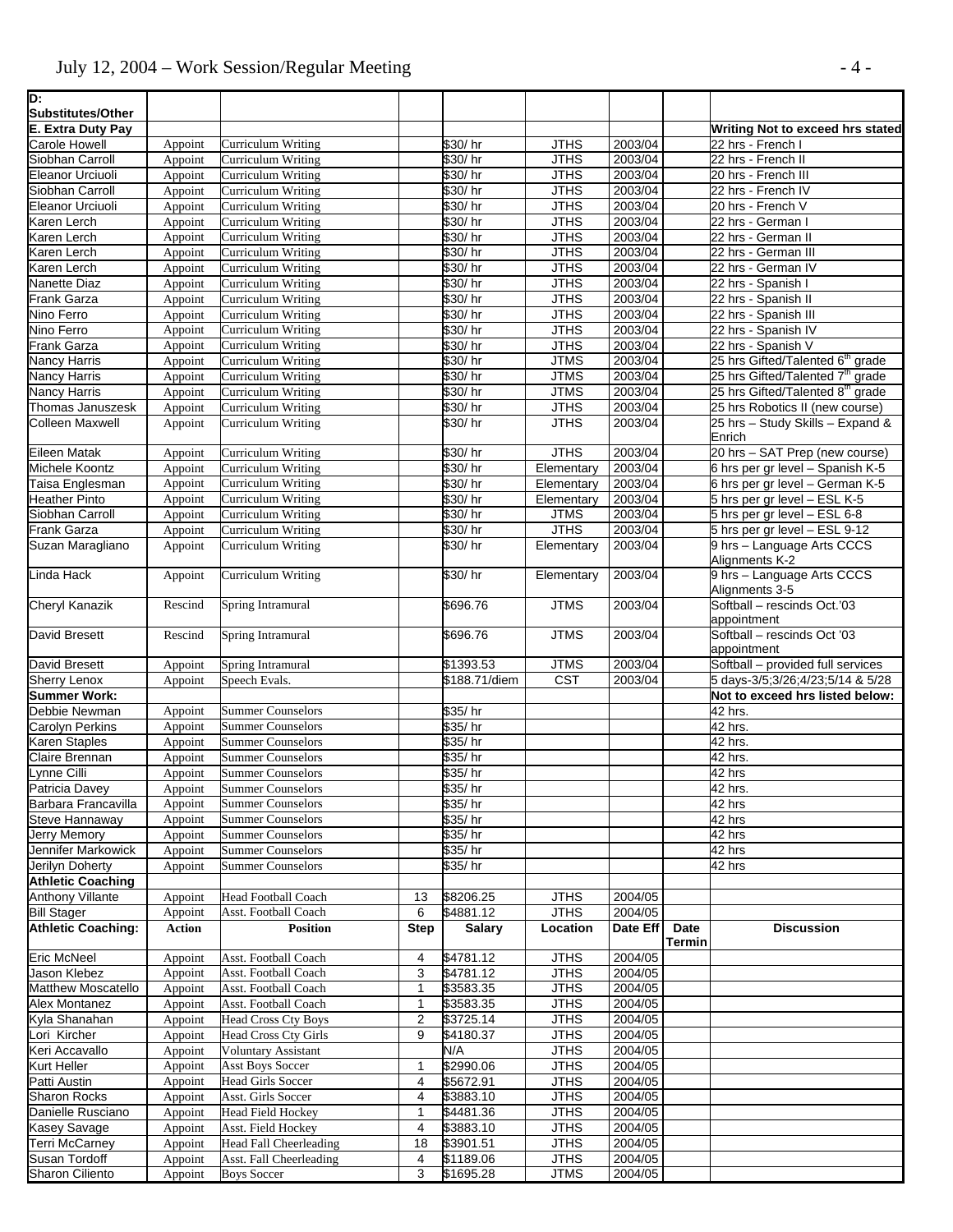|  | July 12, 2004 – Work Session/Regular Meeting |  |  |
|--|----------------------------------------------|--|--|
|  |                                              |  |  |

| <b>Athletic Coaching:</b> | <b>Action</b> | <b>Position</b>       | <b>Step</b> | <b>Salarv</b> | Location    | Date Eff | Date   | <b>Discussion</b> |
|---------------------------|---------------|-----------------------|-------------|---------------|-------------|----------|--------|-------------------|
|                           |               |                       |             |               |             |          | Termin |                   |
| <b>Terry Koontz</b>       | Appoint       | Girls Soccer          |             | \$1695.28     | JTMS        | 2004/05  |        |                   |
| Patricia Barile           | Appoint       | <b>Boys Cross Ctv</b> |             | \$1895.28     | <b>JTMS</b> | 2004/05  |        |                   |
| Kathy Cutrona             | Appoint       | Girls Cross Cty       |             | \$1745.28     | JTMS        | 2004/05  |        |                   |
| <b>Bill Stager</b>        | Appoint       | Summer Weight Room    |             | \$1319.04     | <b>JTHS</b> | 2004     |        |                   |
| <b>Rick Slavton</b>       | Appoint       | Fall Weight Room      |             | \$1520.03     | <b>JTHS</b> | 2004/05  |        |                   |

### **COURSE REIMBURSEMENTS:**

| <b>NAME</b>          | <b>COURSE</b>                               | <b>APPROVAL#</b><br><b>IN SEQUENCE</b><br><b>RECEIVED</b> | <b>AMOUNT</b>            |
|----------------------|---------------------------------------------|-----------------------------------------------------------|--------------------------|
| Archer, Sandra       | Learning to Read                            | 36                                                        | \$<br>389.64             |
| Boyle, Nancy         | <b>Styles of Teaching</b>                   | 72                                                        | \$<br>430.00             |
| Patricia Carroll     | <b>Disability Awareness</b>                 | 81                                                        | $\mathbb{S}$<br>880.00   |
| D'Ambrosio, Kathleen | <b>Collaborative Action Research</b>        | 68                                                        | \$1,500.00               |
|                      | Inclusion of the Spec Needs Student in Reg. | 69                                                        |                          |
|                      | Classroom                                   |                                                           |                          |
| Graham, Patricia     | Succeeding w/Difficult Students             | 74                                                        | 335.00<br>$\mathbb{S}$   |
|                      | <b>Teaching Students to Get Along</b>       | 95                                                        | 325.00                   |
| Harris, Christine    | <b>Methods of Research</b>                  | 66                                                        | \$1,500.00               |
|                      | <b>Testing and Evaluations</b>              | 67                                                        |                          |
| Hopper, Lisa         | Dimensions of Learning                      | 98                                                        | \$<br>245.00             |
| King, Janet          | <b>Education Law</b>                        | 65                                                        | \$<br>408.51             |
| McHugh, Rosemary     | Succeeding with Difficult Students          | 76                                                        | $\mathbb{S}^-$<br>660.00 |
|                      | Teaching Students to Get Along              | 89                                                        |                          |
| Lucas, Joan          | Foundations of Ed/Admin & Supervision       | 97                                                        | \$1,119.00               |
| Notte, John          | Using the Internet to Enhance Learning      | 101                                                       | \$994.10                 |
|                      | Motivating Today's Learner                  | 102                                                       |                          |
| Pagano, Joan         | Succeeding with Difficult Students          | 75                                                        | 660.00<br>\$             |
|                      | Teaching Students to Get Along              | 91                                                        |                          |
| Piazza, Megan        | Demonstration                               | 60                                                        | $\mathbb{S}$<br>879.93   |
| Ricadela, Jennifer   | Ethical Issues in Human Services Leadership | 83                                                        | \$1,500.00               |
|                      | Principles of Leadership                    | 84                                                        |                          |
| Tomsey, Donna        | <b>Succeeding with Difficult Students</b>   | 77                                                        | $\mathbb{S}^-$<br>660.00 |
|                      | <b>Teaching Students to Get Along</b>       | 94                                                        |                          |

Roll call vote: Mr. Andre - Yes Miss Klepp - Yes Mrs. Van Houwe - Yes Mr. Hanisch- Yes Mrs. Muller - Yes Mrs. Hardy - Yes Mr. Tasker

Mr. Hanisch-Yes Mrs. Muller - Yes<br>Mrs. Hardy - Yes Mr. Tasker - Yes

All in favor. Motion carried.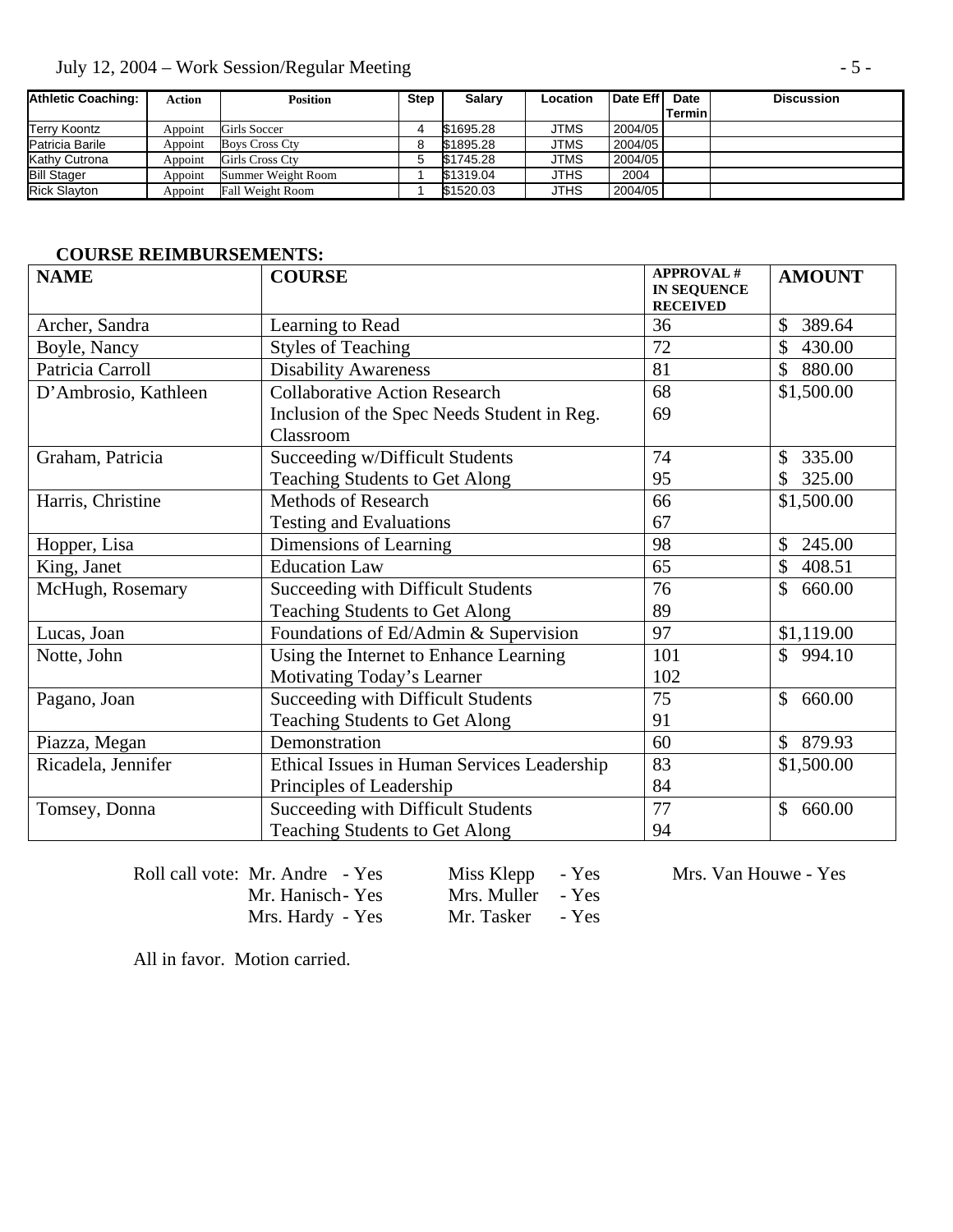July 12, 2004 – Work Session/Regular Meeting - 6 -

Motion by Mr. Tasker, seconded by Mr. Hanisch, to accept the recommendation of the Superintendent to approve and adopt motion H.2, as described below:

**H.2 WHEREAS,** after a comprehensive search for a qualified candidate to serve the school district as Superintendent of Schools, the Board determined to appoint Dr. Gary Bowen to the position, and the parties have worked exceptionally well during his years of service to the School District; and

**WHEREAS,** Dr. Bowen and the Board have entered into discussions which have resulted in the preparation of a proposed successor contract of employment for Dr. Bowen; and

**WHEREAS,** in order to satisfy the requirements of N.J.S.A. 18a:17-15, the prior contract dated June 27, 2002 must be rescinded, to enable the Board and Dr. Bowen to enter a successor contract for five years; and

 **WHEREAS,** Dr. Bowen consents to such rescission for the purpose of entering a successor agreement.

 **NOW, THEREFORE, BE IT RESOLVED,** by the Jefferson Township Board of Education as follows:

That the June 27, 2002 contract between Dr. Bowen and the Board is hereby rescinded so that the Board and Dr. Bowen can enter into a successor agreement.

| Roll call vote: Mr. Andre - Yes | Miss Klepp - Yes  | Mrs. Van Houwe - Yes |
|---------------------------------|-------------------|----------------------|
| Mr. Hanisch - Yes               | Mrs. Muller - Yes |                      |
| Mrs. Hardy - Yes                | Mr. Tasker - Yes  |                      |

All in favor. Motion carried.

Motion by Mr. Tasker, seconded by Mr. Hanisch, to accept the recommendation of the Superintendent to approve and adopt motion H.3, as described below:

**H.3 WHEREAS,** after a comprehensive search for a qualified candidate to serve the school district as Superintendent of Schools, the Board determined to appoint Dr. Gary Bowen to the position, and the parties have worked exceptionally well during his years of service to the School District; and

**WHEREAS,** Dr. Bowen and the Board have entered into discussions which have resulted in the preparation of a proposed successor contract of employment for Dr. Bowen; and

**WHEREAS,** the contract has been presented to the Board for its review and formal acceptance.

 **NOW, THEREFORE, BE IT RESOLVED,** by the Jefferson Township Board of Education as follows:

That the contract is approved and accepted and that the Board President and Secretary be and are hereby authorized and empowered to execute the agreement dated July 12, 2004, between the Board and Dr. Gary Bowen, establishing the terms and conditions of Dr. Bowen's continued employment as Superintendent of Schools.

| Roll call vote: Mr. Andre - Yes | Miss Klepp - Yes  | Mrs. Van Houwe - Yes |
|---------------------------------|-------------------|----------------------|
| Mr. Hanisch - Yes               | Mrs. Muller - Yes |                      |
| Mrs. Hardy - Yes                | Mr. Tasker - Yes  |                      |

All in favor. Motion carried.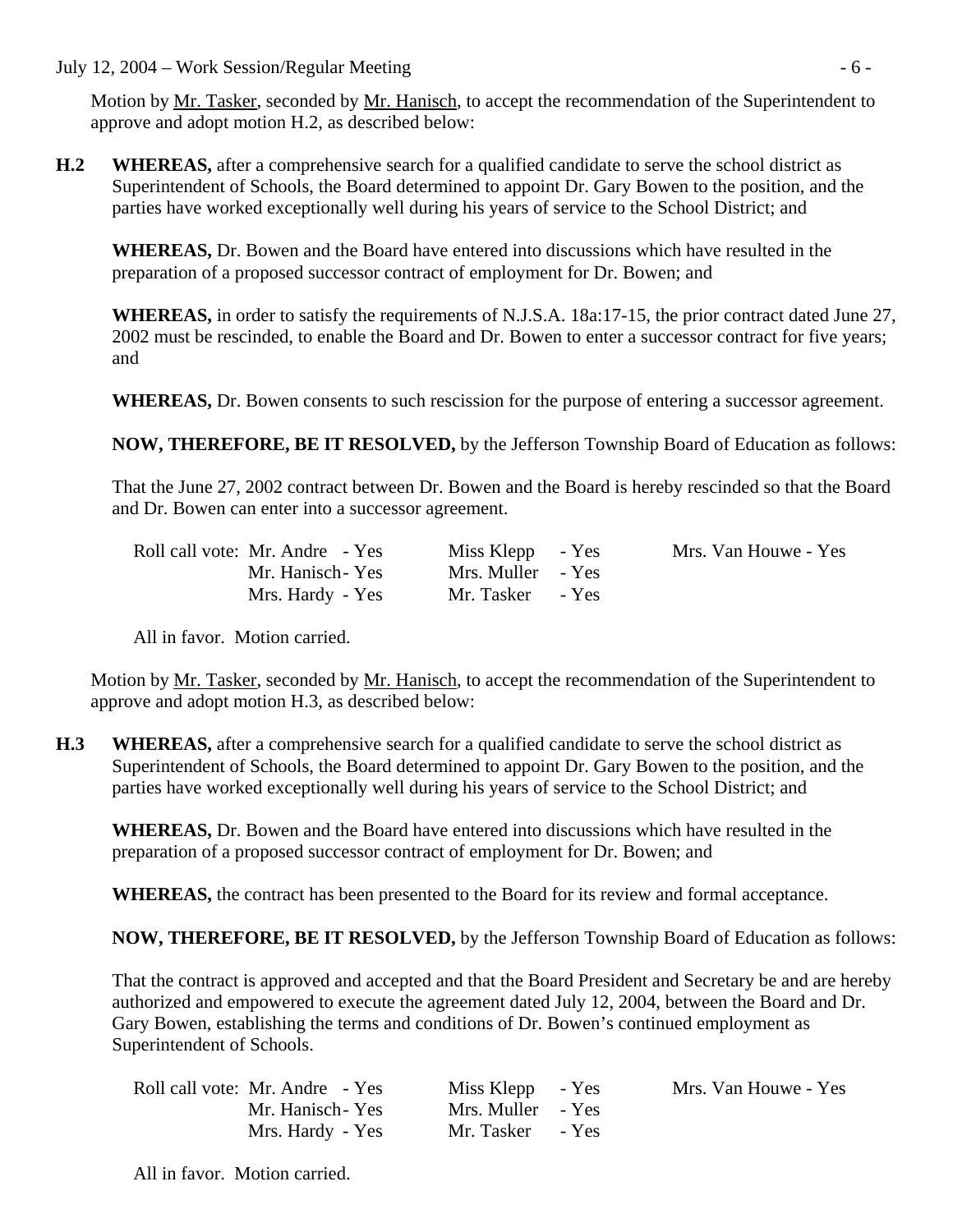Motion by Mr. Tasker, seconded by Mrs. Van Houwe, to accept the recommendation of the Superintendent to approve and adopt motion H.4, as described below:

 **H.4** Acknowledgement of the revised organizational chart (See Policy #1110) for the purpose of proceeding with personnel and operational needs.

| Roll call vote: Mr. Andre - Yes | Miss Klepp - Yes  | Mrs. Van Houwe - Yes |
|---------------------------------|-------------------|----------------------|
| Mr. Hanisch-Yes                 | Mrs. Muller - Yes |                      |
| Mrs. Hardy - Yes                | Mr. Tasker - Yes  |                      |

All in favor. Motion carried.

### **I**. **EDUCATION COMMITTEE**

Motion by <u>Mr. Hanisch</u>, seconded by <u>Mr. Tasker</u>, to accept the recommendation of the Superintendent to approve and adopt motion I.1 through I.2, as described below:

**I.1** Motion to approve a change of student out of district placement as indicated below:

 M-11-4 to Celebrate the Children – tuition 04-05 extended school year \$3,140 effective 7/1/04 through 8/30/04.

**I.2** Motion to approve The Commission for the Blind and Visually Impaired Request to Provide Services Contract for 2004-2005 Academic School Year (9/1/04 – 6/30/05) as described below:

| <b>STUDENT</b> | <b>LEVEL OF SERVICE</b> | <b>COST</b> |
|----------------|-------------------------|-------------|
| $F/13-4$       | Level 1                 | \$1,035     |
| $M/3-8$        | Level 1                 | \$1,035     |
| $M/10-8$       | Level 1                 | \$1,035     |
| $M/16-9$       | Level 1                 | \$1,035     |
| $F/3-11$       | Level 1                 | \$1,035     |
| $M/5-6$        | Level 3                 | \$10,280    |

Roll call vote: Mr. Andre - Yes Miss Klepp - Yes Mrs. Van Houwe - Yes

Mr. Hanisch-Yes Mrs. Muller - Yes Mrs. Hardy - Yes Mr. Tasker - Yes

All in favor. Motion carried.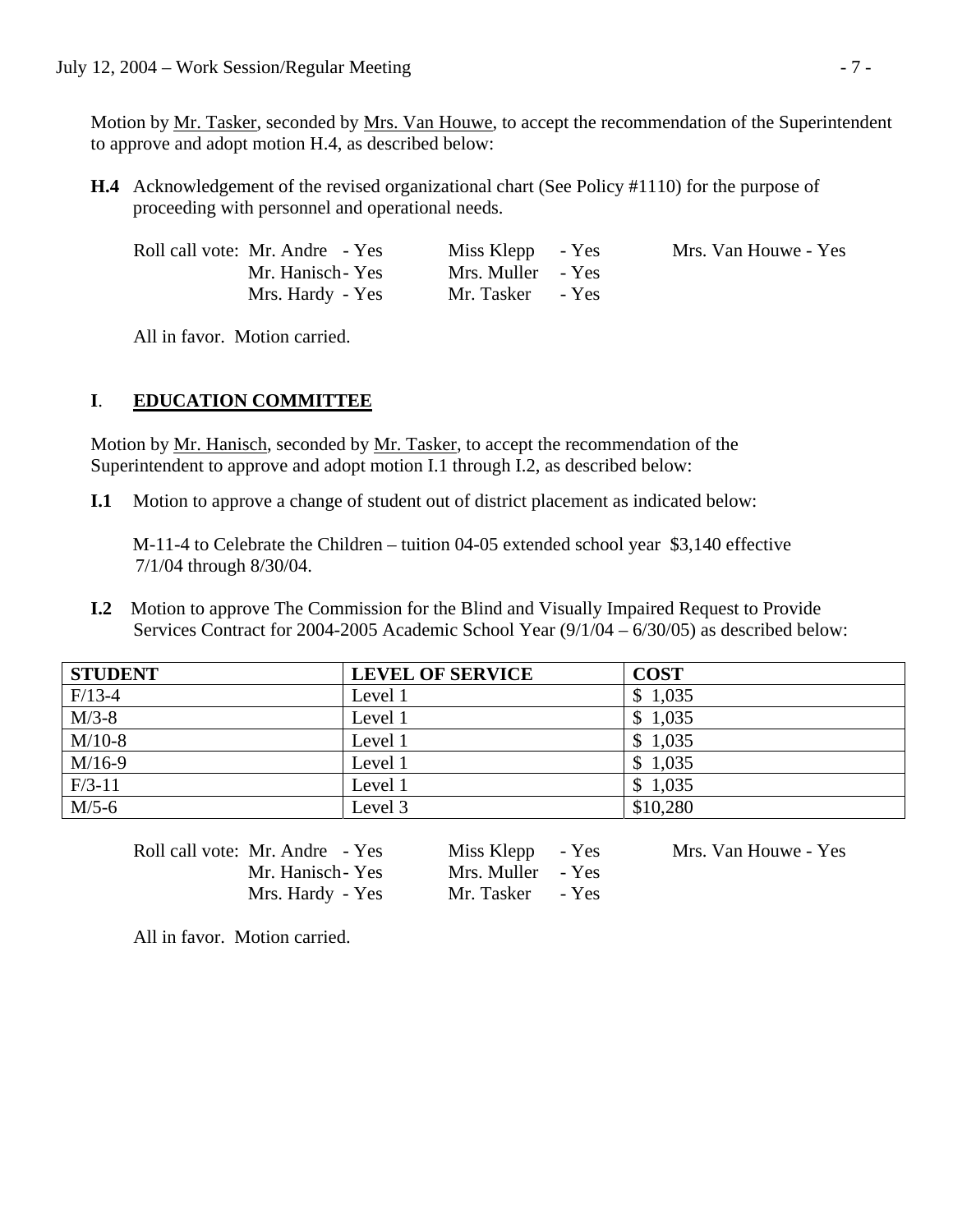**I.3** Mrs. Muller noted the **enrollment** as of 6/30/04:

|                           | June 03  | June 04 |
|---------------------------|----------|---------|
| R. F. Drummond            | 100      | 99      |
| Milton                    | 181      | 217     |
| Cozy Lake                 | 314      | 281     |
| <b>Stanlick</b>           | 260      | 259     |
| E.T. Briggs               | 398      | 380     |
| White Rock                | 484      | 490     |
| <b>Total Elementary</b>   | 1,737    | 1,726   |
| <b>JTMS</b>               | 870      | 889     |
| <b>JTHS</b>               | 952      | 991     |
| <b>GRAND TOTAL</b>        | 3,559    | 3,606   |
| Tuition students received | $\theta$ |         |
| Out of district placement | 58       | 56      |

### **J. POLICY COMMITTEE**

Motion by <u>Mrs. Hardy</u>, seconded by <u>Mr. Tasker</u>, to accept the recommendation of the Superintendent to approve and adopt motion J.1, as described below:

**J.1** Motion to approve the **first reading** of the following:

| Number  | Title                                                  |
|---------|--------------------------------------------------------|
| 1110    | ORGANIZATIONAL CHART                                   |
| 1510    | RIGHTS OF PERSONS WITH HANDICAPS OR DISABILITIES/      |
|         | POLICY ON NON-DISCRIMINATION                           |
| 1523    | COMPREHENSIVE EQUITY PLAN                              |
| 1550    | AFFIRMATIVE ACTION PROGRAM FOR EMPLOYMENT AND CONTRACT |
|         | PRACTICES/EMPLOYMENT PRACTICES PLAN                    |
| 2312    | <b>CLASS SIZE</b>                                      |
| 2415    | NO CHILD LEFT BEHIND PROGRAMS                          |
| 2415.01 | ACADEMIC STANDARDS, ACADEMIC ASSESSMENTS               |
|         | AND ACCOUNTABILITY                                     |
| 2415.02 | <b>TITLE I - FISCAL RESPONSIBILITIES</b>               |
| 2415.03 | HIGHLY QUALIFIED TEACHERS                              |
| 2415.04 | PARENTAL INVOLVEMENT                                   |
| 2415.05 | PUPIL SURVEYS, ANALYSIS AND/OR EVALUATIONS             |
| 2415.06 | UNSAFE SCHOOL CHOICE OPTION                            |
| 2464    | <b>GIFTED AND TALENTED PUPILS</b>                      |
| 3281    | <b>INAPPROPRIATE STAFF CONDUCT</b>                     |
| 3322    | STAFF MEMBER'S USE OF CELLULAR TELEPHONES              |
| 3437    | <b>MILITARY LEAVE</b>                                  |
| 4281    | <b>INAPPROPRIATE STAFF CONDUCT</b>                     |
| 4322    | STAFF MEMBER'S USE OF CELLULAR TELEPHONES              |
| 5331    | <b>ANAPHYLAXIS TO FOOD</b>                             |
| 5460    | HIGH SCHOOL GRADUATION                                 |
| 5512    | <b>HAZING</b>                                          |
| 6810    | <b>FINANCIAL OBJECTIVES</b>                            |
| 6820    | <b>FINANCIAL REPORTS</b>                               |
| 7420    | <b>HYGIENIC MANAGEMENT</b>                             |
| 8140    | PUPIL ENROLLMENTS                                      |
| 8431    | PREPAREDNESS FOR TOXIC HAZARD                          |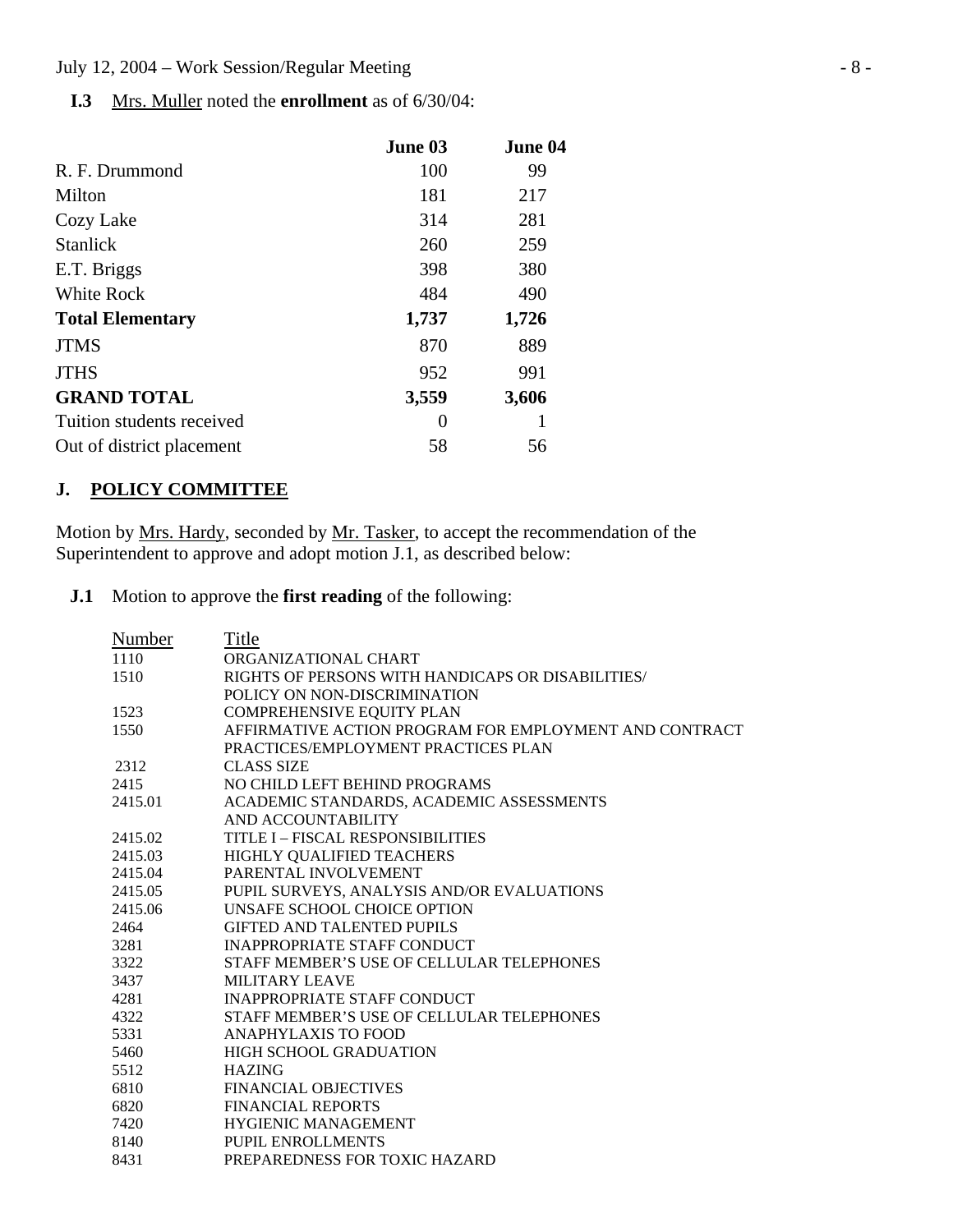### **J.1 continued:**

| Number | Title                             |             |       |                      |
|--------|-----------------------------------|-------------|-------|----------------------|
| 8451   | CONTROL OF COMMUNICABLE DISEASE   |             |       |                      |
| 8453   | <b>HIV/AIDS</b>                   |             |       |                      |
| 8462   | CHILD ABUSE AND/OR NEGLECT        |             |       |                      |
| 8465   | HATE CRIMES AND BIAS-RELATED ACTS |             |       |                      |
| 7510   | USE OF SCHOOL FACILITIES          |             |       |                      |
|        | Roll call vote: Mr. Andre - Yes   | Miss Klepp  | - Yes | Mrs. Van Houwe - Yes |
|        | Mr. Hanisch - Yes                 | Mrs. Muller | - Yes |                      |

All in favor. Motion carried.

### **K. BUILDING NEEDS COMMITTEE**

Motion by Mr. Tasker, seconded by Mr. Hanisch, to accept the recommendation of the Superintendent to approve and adopt motion K.1, as described below:

**K.1** Motion to approve the following **change orders** for the HS/MS construction project:

Mrs. Hardy - Yes Mr. Tasker - Yes

| Contract#                                          | Change Order $#$ | Contractor                  |               | Amount    |                                                                          |
|----------------------------------------------------|------------------|-----------------------------|---------------|-----------|--------------------------------------------------------------------------|
| <b>Base Bid</b>                                    | 1                | Bristol Environmental, Inc. | \$            | 3,400.00  | Wrap/cut/remove<br>approx. 57 pipe<br>elbows                             |
| <b>Base Bid</b>                                    | $\overline{2}$   | Bristol Environmental, Inc. | \$            | 2,800.00  | Removal of approx.<br>$42$ sq. ft. of<br>chalkboard mastic               |
| Base Bid and<br>Alt's GC1, 2, 3,<br>4, 5, 6 & 8    | 19               | <b>TAK Construction</b>     | $\mathcal{S}$ | 5,650.00  | Supply $&$ install<br>precast concrete<br>manhole                        |
| Base Bid and<br>Alt's GC1, 2, 3,<br>$4, 5, 6 \& 8$ | 20               | <b>TAK Construction</b>     |               | 17,523.45 | Additional grading<br>and storm sewer work<br>between HS & MS            |
| Base Bid and<br>Alt's GC1, $2, 3$ ,<br>4, 5, 6 & 8 | 21               | <b>TAK Construction</b>     | $\mathcal{S}$ | 852.12    | <b>Additional sheetrock</b><br>and framing around<br>chairlift at the MS |
| Base Bid and<br>Alt's GC1, 2, 3,<br>4, 5, 6 & 8    | 22               | <b>TAK Construction</b>     | \$            | 4,342.80  | Additional work to<br>pipe in storm line,<br>block C and block B         |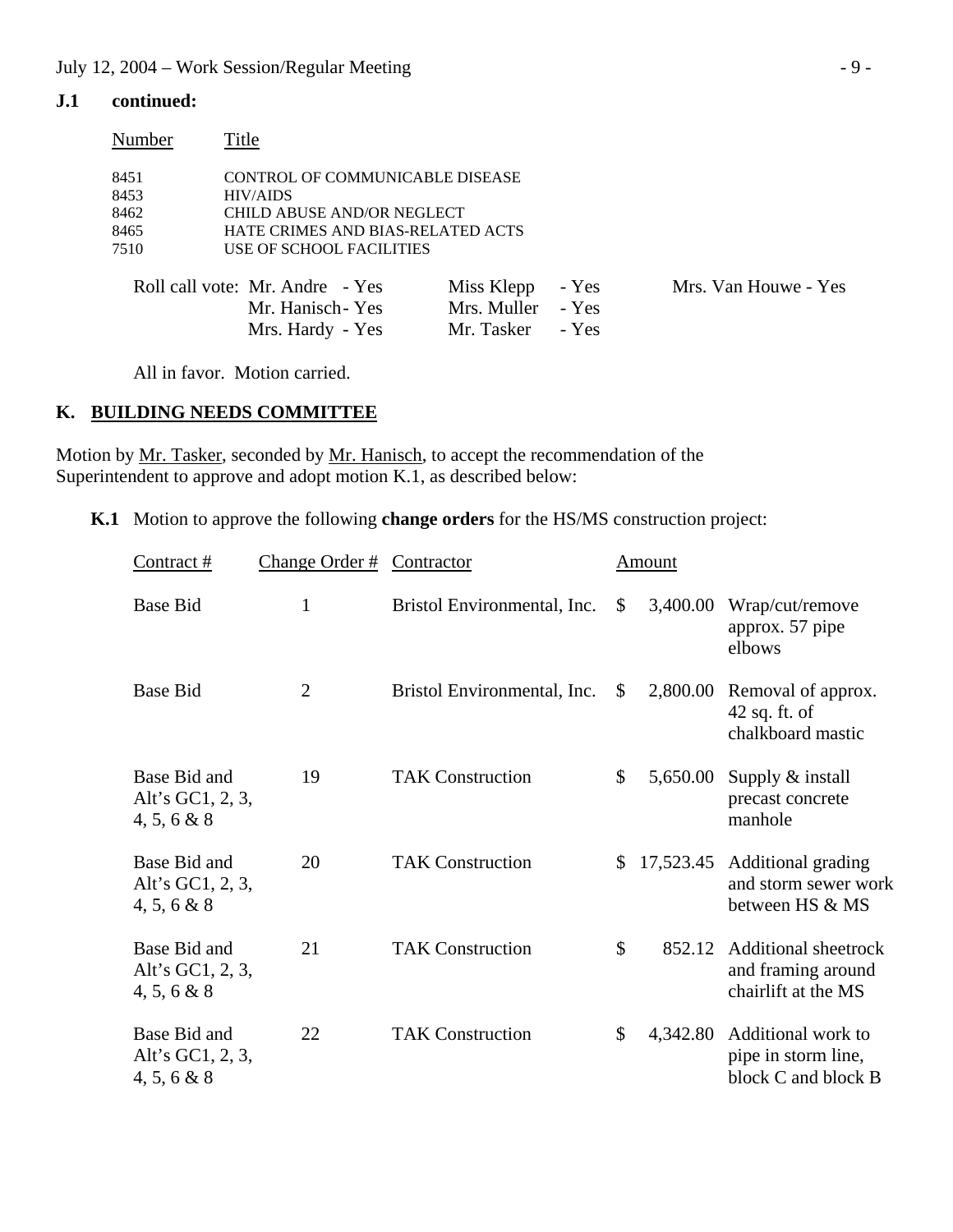### **K.1** continued:

| Contract $#$                                    | Change Order # Contractor                                              |                                         |                             | <b>Amount</b> |                                                                                                        |
|-------------------------------------------------|------------------------------------------------------------------------|-----------------------------------------|-----------------------------|---------------|--------------------------------------------------------------------------------------------------------|
| Base Bid and<br>Alt's GC1, 2, 3,<br>4, 5, 6 & 8 | 23                                                                     | <b>TAK Construction</b>                 | \$                          |               | 38,000.00 Extra formwork,<br>concrete and anchor<br>bolt work at block D<br>and block B                |
| <b>Base Bid</b>                                 | 9                                                                      | A. Pflugh                               | \$                          |               | 8,578.00 Relocation of unit<br>ventilator in existing<br><b>Biology Classroom</b><br>E108              |
| <b>Base Bid</b>                                 | 10                                                                     | A. Pflugh                               | \$                          |               | 24,981.45 Furnish & install<br>material for new<br>breeching required for<br>domestic water<br>heaters |
| E1                                              | $\overline{4}$                                                         | <b>Brittashan Enterprises</b>           | \$                          |               | 10,411.78 Additional stairwell<br>lights                                                               |
| E1                                              | 5                                                                      | <b>Brittashan Enterprises</b>           | \$                          |               | 10,512.16 Power, light and fire<br>alarm to the elevator<br>at the MS                                  |
| E1                                              | 6                                                                      | <b>Brittashan Enterprises</b>           | \$                          |               | 10,949.97 Existing electrical<br>upgrade with new<br>system                                            |
| E1                                              | $\tau$                                                                 | <b>Brittashan Enterprises</b>           | \$                          |               | 13,291.07 Provide and install<br>additional heat<br>detectors and duct<br>mounted smoke<br>detectors   |
| E1                                              | 8                                                                      | <b>Brittashan Enterprises</b>           | \$                          |               | 12,265.94 Provide additional<br>clock speakers and<br>intercom equipment<br>blocks J and E             |
|                                                 | Roll call vote: Mr. Andre - Yes<br>Mr. Hanisch-Yes<br>Mrs. Hardy - Yes | Miss Klepp<br>Mrs. Muller<br>Mr. Tasker | - Yes<br>- Abstain<br>- Yes |               | Mrs. Van Houwe - Yes                                                                                   |

Six in favor. One abstention. Motion carried.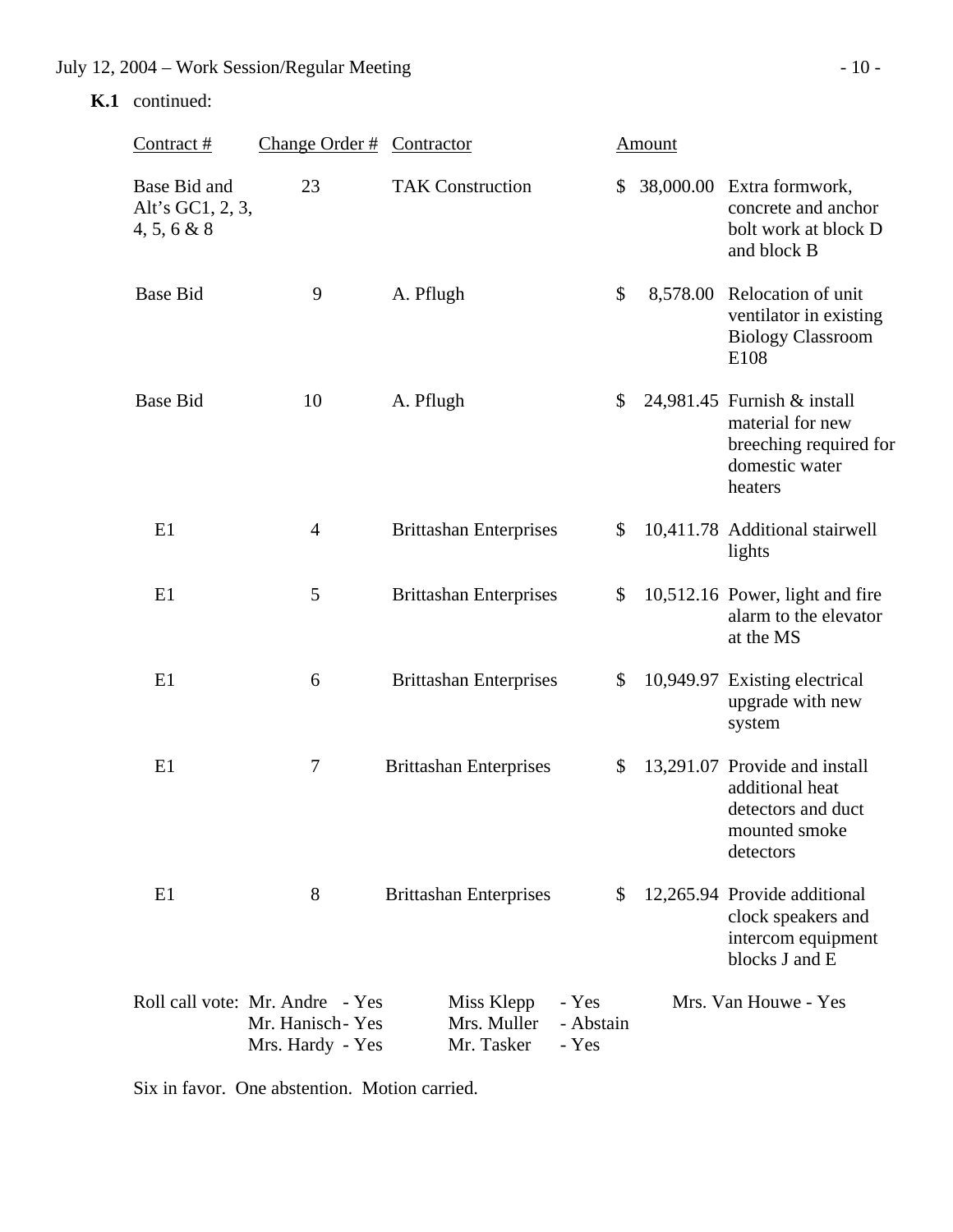## **L. AUXILIARY COMMITTEE**

 Motion by Mrs. Van Houwe, seconded by Mr. Tasker, to accept the recommendation of the Superintendent to approve and adopt motion L.1, as described below:

 **L.1** Motion to approve the disposal of **obsolete equipment,** in accordance with Policy #7300, Disposition of Property, as listed below:

| Asset #<br>002494 | <b>Building</b><br><b>JTHS</b>                       | Equipment<br>Fax/Printer |                                       |                      |
|-------------------|------------------------------------------------------|--------------------------|---------------------------------------|----------------------|
|                   | Roll call vote: Mr. Andre - Yes<br>Mr. Hanisch - Yes |                          | Miss Klepp - Yes<br>Mrs. Muller - Yes | Mrs. Van Houwe - Yes |
|                   | Mrs. Hardy - Yes                                     |                          | Mr. Tasker - Yes                      |                      |

All in favor. Motion carried.

# **M. COMMITTEE REPORTS**

 Technology Committee – Mrs. Van Houwe reported on the status of computer and security equipment and necessary bid specifications.

Policy Committee – Mrs. Hardy reported on the policy update meeting.

### **N. CORRESPONDENCE**

Mr. Andre discussed attendance at the Eagle Scout Awards.

### **O. OLD BUSINESS** – None.

**P. NEW BUSINESS** – None.

# **Q. COMMENTS FROM THE AUDIENCE**

Comments were made regarding the following:

- Open Public Meetings Sunshine Law
- Construction Readiness 9/20/2004
- Contingency funds available
- Suggest policy update regarding use of new gyms
- Appointment of Aides
- Public information access form
- Middle School scheduled meetings